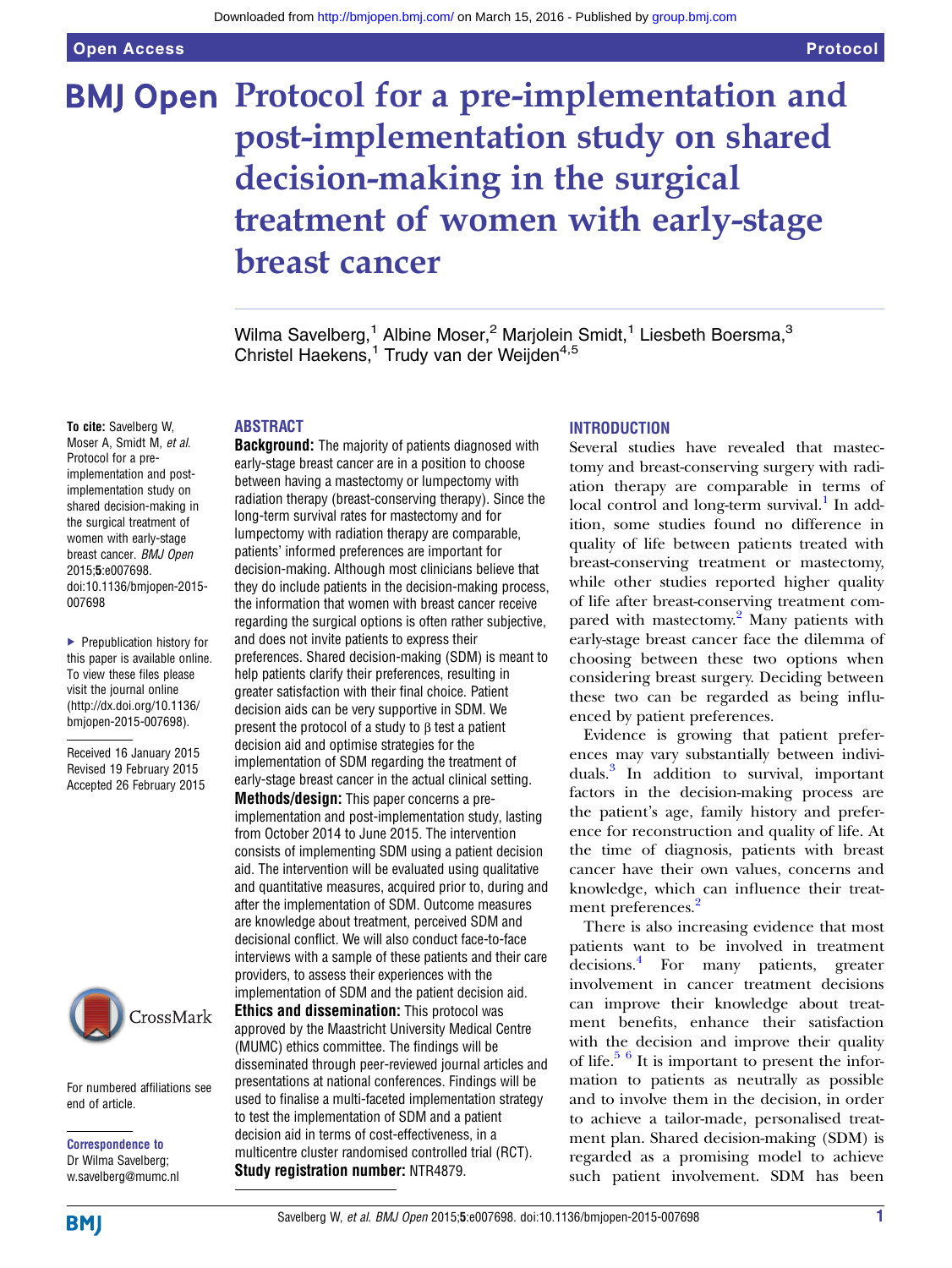defined as: "an approach where clinicians and patients share the best available evidence when faced with the task of making decisions, and where patients are supported to consider options, to achieve informed preferences".<sup>[7](#page-5-0)</sup>

Nevertheless, there is a problem with the implementation of SDM in clinical practice. Physicians typically feel they do not have the time, or lack the skills, to offer a complete and balanced presentation of the pros and cons of suitable medical options.[8](#page-5-0) One measure to support SDM would be to use a patient decision aid,  $9-11$  $9-11$ which provides information facilitating discussion and deliberation about treatment options. There is strong evidence that these aids are effective in achieving informed preferences and decisions that are more in line with patient preferences.<sup>4</sup> The distribution and use of patient decision aids is also associated with increased knowledge about options and decreased decisional conflict.<sup>[10](#page-5-0)</sup>

We feel that integrating a patient decision aid in the daily workflow at the clinic is the first move towards implementing more uniform and objective SDM in an actual oncology setting. In the USA and the UK, patient decision aids have been implemented as part of a usual care programme in breast cancer centres. Both programmes consist of various decision aid materials, including videos and booklets. In addition, both programmes provide tools involving question listing, audiorecording and note-taking services by trained associates, who are either premedical interns or professional counsellors. $6^{12}$  13 Although these are excellent initiatives, one should be cautious about merely copying these approaches, as implementation should take political, cul-tural and economic conditions into consideration.<sup>[14 15](#page-5-0)</sup>

The challenge is to feasibly embed SDM and the patient decision aid in the clinical practice workflow. It is well known that the implementation of new methods in clinical practice can be difficult, as clinicians have busy schedules filled with daily routines and there is often no obvious motivation nor time to change them.<sup>[16](#page-5-0)</sup> Implementation strategies which do not focus on the problems that health professionals' experiences are less effective in accomplishing change.<sup>[1](#page-5-0)</sup>

One single intervention is probably insufficient to achieve successful implementation of SDM using patient decision aids in clinical practice, so a systematic approach and careful planning of implementation activ-ities is needed.<sup>[15](#page-5-0)</sup> Achieving successful implementation requires devoting attention to the process of developing the patient decision aid, its scientific basis, its format and its content. The implementation of change model describes the involvement of different target groups in the 'development, testing and execution of an implementation'. [15](#page-5-0)

# OBJECTIVES AND RESEARCH QUESTIONS

The objectives of this project are to pilot-test and optimise strategies for the implementation of SDM for

patients with early-stage breast cancer in an actual clinical setting.

Our hypothesis is that a multifaceted strategy would enable us to implement SDM in such a way that it meets the needs and demands of professionals and patients, without disrupting daily practice.

Primary research questions to support the development of the implementation strategy are:

- 1. What are the perceived barriers and facilitators, needs and preferences of patients and the professionals of the breast cancer team with regard to:
	- ▸ The integration of the patient decision aid in patient care, making it acceptable for integration in the clinical workflow;
	- ▸ The model of SDM, that is, how, when and by whom it should be integrated into the clinical pathway;
	- ▸ Coaching of the professionals or instructions for SDM?

Secondary research questions to support the design of a large-scale study to evaluate the final implementation strategy are:

- 1. What is the impact of the implementation of the patient decision aid on the process of SDM, on the patients' knowledge and on decisional conflict?
- 2. To what extent does the decision aid produce changes in the intended (ie, preferences) and final treatment decisions by doctors and patients?

# **METHOD**

## General design

The design of the study is the pre-implementation and post-implementation to β test the patient decision aid and develop related implementation strategies in the clinic, involving quantitative and qualitative methods. For the sake of readability, the methods are described below in the sequence in which they are carried out, starting with the quantitative data collection (which is not in line with the above sequence of the research questions).

In the preimplementation period (3 months), data are collected from patients with early-breast cancer (N=40) receiving care as usual. During the implementation period (5 months), data are collected from women (N=40) taking part in the process of SDM using the patient decision aid. This study last from 1 October 2014 to 1 June 2015.

## **Setting**

Data collection takes place in four Dutch hospitals in the western, central and southern parts of the Netherlands.

# **Participants**

# **Patients**

Each hospital will include 10 patients with newly diagnosed early-breast cancer (stage I or II), who are eligible for breast-conserving therapy or mastectomy as their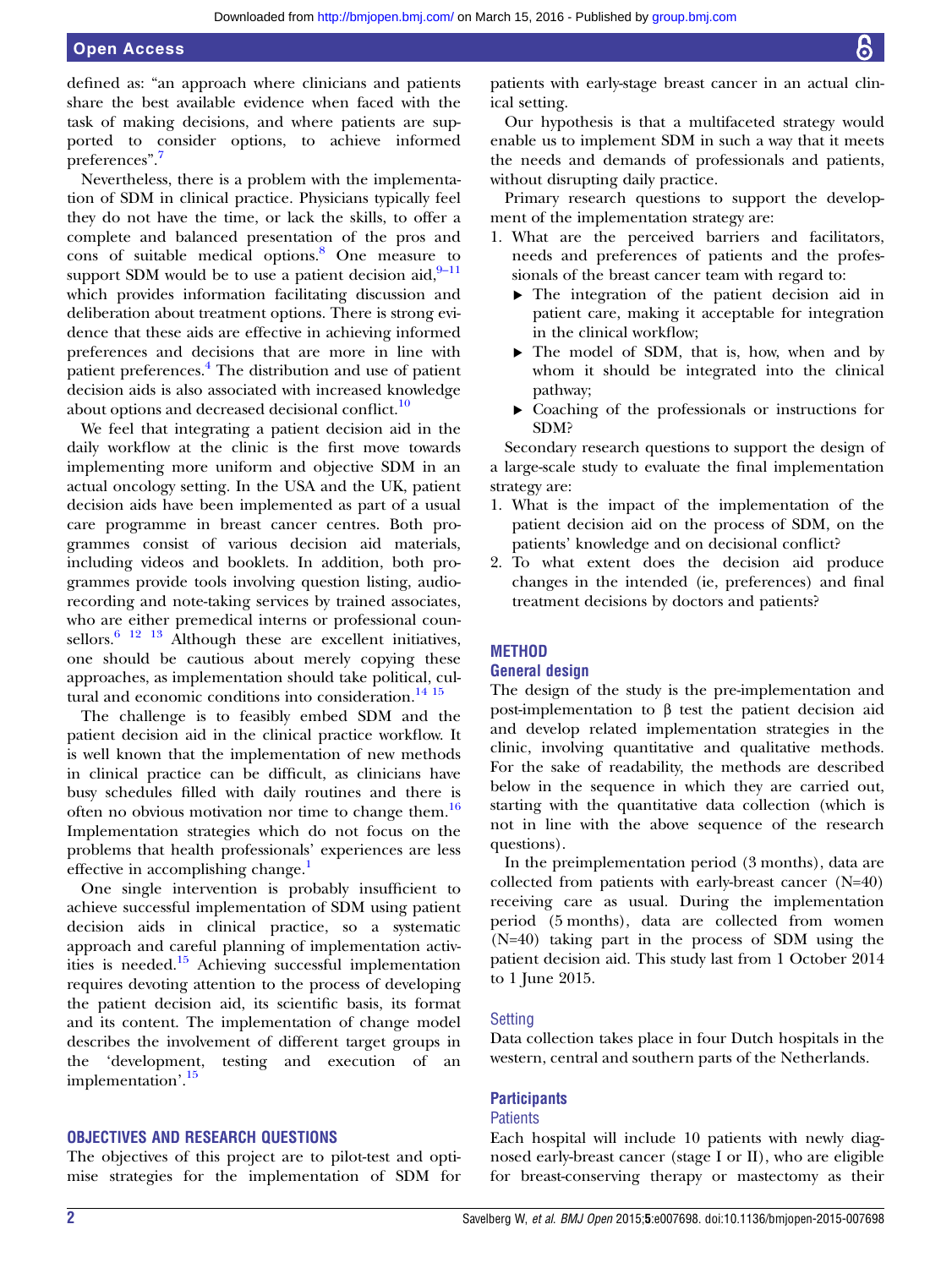primary therapy during the preintervention period. During the intervention period, each hospital will again include 10 patients (mother sample) with newly diagnosed early-breast cancer (stage I or II), who are eligible for breast-conserving therapy or mastectomy as their primary therapy. From this sample, 4 patients of each hospital will be included to take part in the qualitative study during the postintervention period (table 1).

## Inclusion criteria

The study will include patients diagnosed with stage I or II breast cancer, provided the two treatment options, mastectomy or breast-conserving surgery with radiotherapy, are applicable. Eligible patient should be able to speak and understand Dutch.

Eligible patients will be identified at the multidisciplinary meetings of the breast cancer oncology team. The surgeon or nurse revealing the cancer diagnosis to the patients will inform them about this study. They will also provide the patients with an information letter to inform them about the aim and procedure of the study, and the importance of their participation: the letter includes an informed consent form.

Handling of personal data will be in accordance with the Dutch Personal Data Protection Act and Medical Research (Human Subjects) Act.

#### Professionals

In each hospital, all breast surgeons, radiation oncologists, nurse practitioners and nurses taking part in the education and decision-making process will be invited to participate in the intervention.

# Intervention

The intervention consists of instruments and activities to implement SDM, including the patient decision aid, in the clinic.

A draft patient decision aid has been developed by a research team from Maastricht University Medical Centre (MUMC) and the Amsterdam Academic Medical Centre (AMC), based on existing patient decision aids

[\(http://www.kiesbeter.nl](http://www.kiesbeter.nl)), the Dutch clinical practice guidelines on breast cancer, additional literature and expert opinion. This draft was  $\alpha$  tested in a first trial round for professionals and patients. The decision aid is expected to be an easy-to-use website, which is made available to patients included in the study through a link and a password. It offers an explanation of the surgical options, as well as a brief overview of considerations that could be relevant to women regarding their own values, preferences and concerns, and enables patients to navigate through the decision aid. Comprehensive information is presented about mastectomy and breastconserving surgery, including numerical information about survival and recurrence rates, pros and cons of treatments and the side effects. The verbal information is supported by pictures and graphs. Finally, the information is summarised in a factsheet. The decision aid further includes a number of questions to help women identify their values. $17$  To make the information more accessible during the consultation, we have developed an additional options grid, in the form of a one-page table summarising the treatment options, which can also be used at home.

The patient decision aid will be made available to clinicians in February 2015. Participating clinicians need to learn to use the patient decision aid correctly. To achieve this, they will be instructed regarding SDM and its favourable effects. The instructions include a compact e-learning component with role modelling and suggestions for integrating the patient decision aid in the clinical pathway and for task delegation. This will be provided in a tailored manner, with a certain degree of local adaptation allowed for each hospital and department.

## Data collection and analysis

Quantitative data (see below) will be collected from 10 patients of each hospital during the pre-implementation period (1 November 2014–1 February 2015) and from 10 patients of each hospital during the intervention period (1 February 2015–1 May 2015), using consecutive

| <b>Preintervention</b><br><b>Quantitative data collection</b> |    | <b>Intervention</b><br><b>Quantitative data collection</b> |    | <b>Postintervention</b><br><b>Qualitative data collection</b> |                                  |  |
|---------------------------------------------------------------|----|------------------------------------------------------------|----|---------------------------------------------------------------|----------------------------------|--|
|                                                               |    |                                                            |    |                                                               |                                  |  |
| <b>Patients</b>                                               |    |                                                            |    |                                                               |                                  |  |
| H1                                                            | 10 | H1                                                         | 10 | H1                                                            | 4 of the 10                      |  |
| H <sub>2</sub>                                                | 10 | H <sub>2</sub>                                             | 10 | H <sub>2</sub>                                                | 4 of the 10                      |  |
| H <sub>3</sub>                                                | 10 | $H_3$                                                      | 10 | H <sub>3</sub>                                                | 4 of the 10                      |  |
| H <sub>4</sub>                                                | 10 | H <sub>4</sub>                                             | 10 | H <sub>4</sub>                                                | 4 of the 10                      |  |
| <b>Professionals</b>                                          |    |                                                            |    |                                                               |                                  |  |
|                                                               |    |                                                            |    | H1                                                            | All participating professionals, |  |
|                                                               |    |                                                            |    | H <sub>2</sub>                                                | but at least 1 surgeon and       |  |
|                                                               |    |                                                            |    | H <sub>3</sub>                                                | nurse per hospital               |  |
|                                                               |    |                                                            |    | H4                                                            |                                  |  |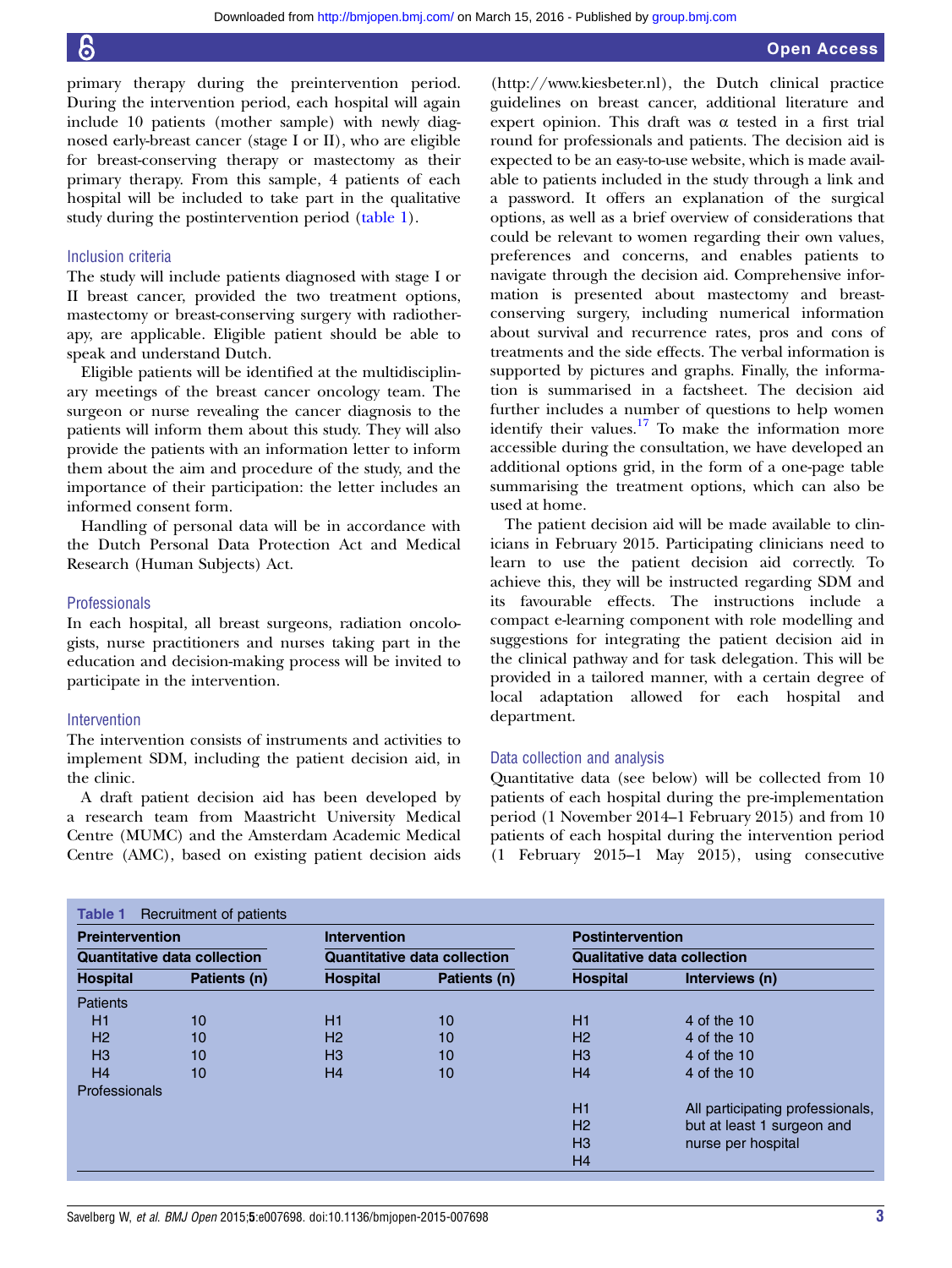# Open Access

sampling of patients who fill in the questionnaires. In addition, 4 of the 10 patients included during the intervention period will be recruited by surgeons and nurses for collection of qualitative data (see below) from 1 May 2015 to 1 June 2015, that is, after the intervention. These patients will be selected using convenience sampling.

The results from both study groups will be compared by descriptive statistical procedures to identify differences between the two groups.

# QUANTITATIVE DATA

# Variables and instruments

A variety of instruments will be used to assess different outcome measures (table 2):

- ▸ Patients' knowledge about breast cancer and treatment options will be assessed using an adapted breast cancer information test.<sup>[18](#page-5-0)</sup> This scale includes knowledge-type questions about early-stage breast cancer treatment. Questions are answered using true or false.
- ▸ Decisional conflict will be assessed using the Decisional Conflict Scale (DCS).[19](#page-5-0) This 16-item scale captures factors associated with decisional conflict or uncertainty. The DCS has three subscales: decisional uncertainty, factors that contribute to uncertainty and perceived effective decision. Each of these items is scored on a five-point Likert scale from 1 (strongly agree) to 5 (strongly disagree).
- ▸ The process of SDM will be assessed by the perceptions of patients and clinicians, using the SDM-Q9 instrument.<sup>[20](#page-5-0)</sup> The Dutch version of the SDM-Q9 has recently been validated. The instrument has a dyadic

approach and consists of nine statements, which can be rated on a six-point scale from 0 (completely disagree) to 5 (completely agree). Summing all items leads to a raw total score between 0 and 45.

- ▸ The process of SDM will also be assessed by an independent observer from audiorecordings of the consultations. The audiotapes will be rated with the Observer OPTION (Observing patient involvement) 12 item by two researchers. $^{21}$  $^{21}$  $^{21}$  The Observer OPTION consists of a set of competences, including problem definition, explaining legitimate choices, portraying options and communication risk, and conducting the decision process. The instrument aims to measure to what extent the patient is involved in the decision about the treatment, and consists of 12 items. The measurement level is ordinal with scores of 0–4.
- An audit will be conducted on the actual decision taken.
- $\blacktriangleright$  The time that participants spend reading the patient decision aid will be recorded.
- ▸ The time spent by the professionals on consultation will be determined from the audiorecordings.

# QUALITATIVE DATA

# Variables and instruments

Information on the patient decision aid will be obtained from patients by means of semistructured interviews which will be conducted during the postintervention period. $22$  An interview guide will be prepared for the patient interviews. The questions will focus on the content, presentation and navigation (user-friendliness)

|                                                                                                | <b>Preintervention period</b>                       |                         | <b>Intervention period</b>                                                  |              | <b>Postintervention period</b>                                                        |
|------------------------------------------------------------------------------------------------|-----------------------------------------------------|-------------------------|-----------------------------------------------------------------------------|--------------|---------------------------------------------------------------------------------------|
|                                                                                                | November 2014-<br>January 2015                      | <b>February</b><br>2015 | February-May<br>2015<br><b>Quantitative</b><br>collection<br>among patients | June<br>2015 | May-June 2015<br><b>Qualitative collection</b><br>among patients and<br>professionals |
|                                                                                                | <b>Quantitative</b><br>collection<br>among patients |                         |                                                                             |              |                                                                                       |
| <b>Measures</b>                                                                                |                                                     |                         |                                                                             |              |                                                                                       |
| Time to read the patient decision                                                              |                                                     |                         |                                                                             |              |                                                                                       |
| aid knowledge about breast                                                                     | X                                                   |                         | X                                                                           |              |                                                                                       |
| cancer and treatment (breast<br>cancer information test)                                       |                                                     |                         | $\overline{\mathsf{X}}$                                                     |              |                                                                                       |
| <b>Decisional Conflict Scale (DCS)</b>                                                         |                                                     | X                       |                                                                             | X            |                                                                                       |
| Perceived shared<br>decision-making (SDM-Q9)                                                   | X                                                   |                         | $\mathsf{X}$                                                                |              |                                                                                       |
| Process of shared<br>decision-making objectivised<br>observing patient involvement<br>(OPTION) | $\boldsymbol{\mathsf{X}}$                           |                         | X                                                                           |              |                                                                                       |
| <b>Consultation time</b>                                                                       | $\boldsymbol{\mathsf{X}}$                           |                         | X                                                                           |              |                                                                                       |
| Experiences                                                                                    |                                                     |                         |                                                                             |              | $\mathsf{X}$                                                                          |
| Perceptions of feasibility                                                                     |                                                     |                         |                                                                             |              | X                                                                                     |
| <b>Usability</b>                                                                               |                                                     |                         |                                                                             |              | X                                                                                     |
| Utility                                                                                        |                                                     |                         |                                                                             |              | X                                                                                     |
| Satisfaction                                                                                   |                                                     |                         |                                                                             |              | X                                                                                     |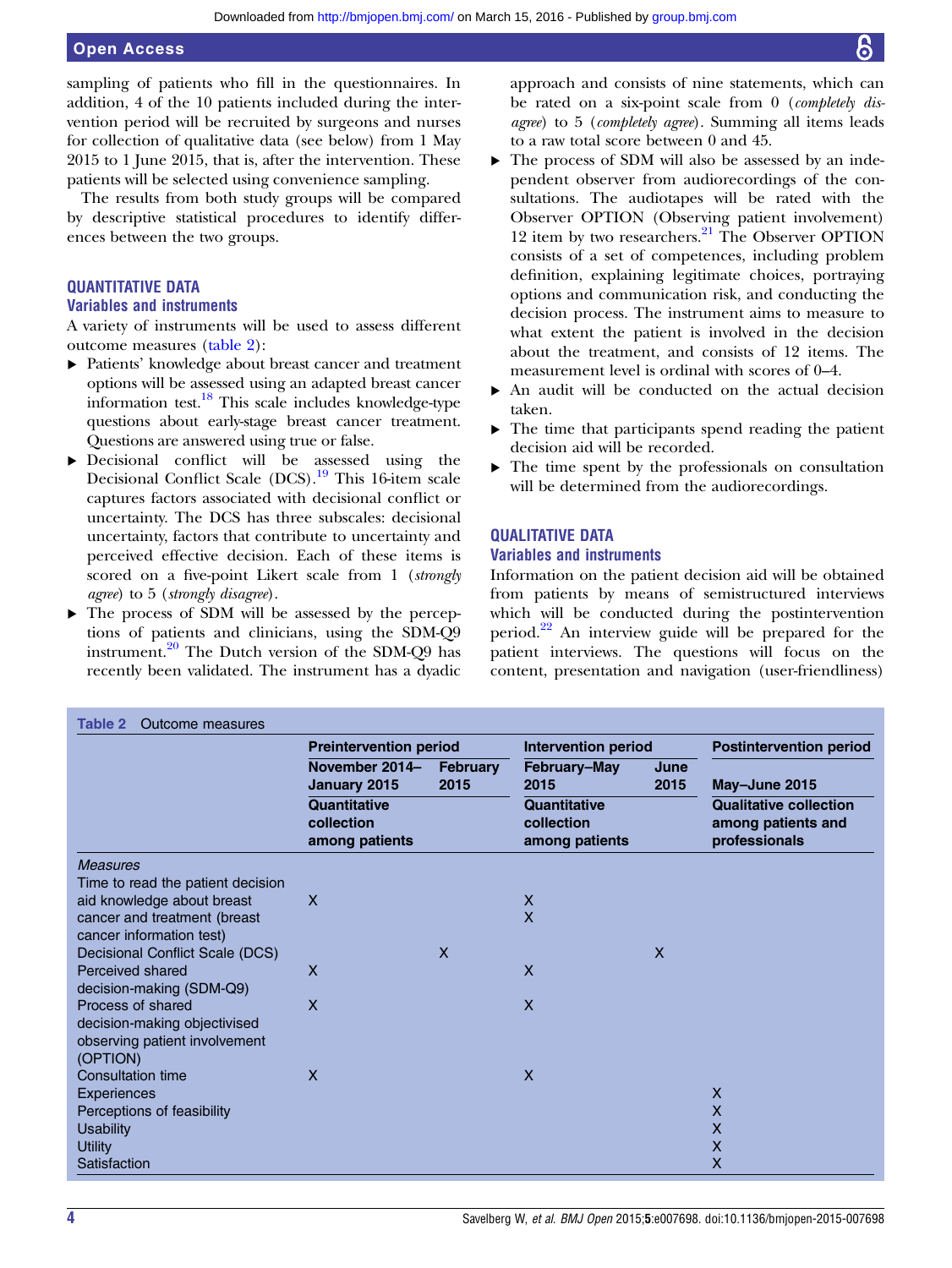and the perceived usefulness of the patient decision aid (utility) and on the patients' experiences with the SDM process.

Qualitative data from the clinicians will be obtained through focus group or face-to-face discussions to evaluate the SDM and the use of the decision aid, during the postintervention period. A question route<sup>[23](#page-5-0)</sup> will be defined moving from general to more specific issues, focusing on their perceptions and experiences of applying SDM and the patient decision aid, as well as general appreciation and the intention to recommend the patient decision aid to colleagues. We will also discuss barriers and facilitators (positive features, changes needed, relevance, timing of use).

The interviews with patients and the discussions with the clinicians will be audiotaped and transcribed verbatim. Both data sets will be analysed using the constant comparison method.<sup>[24](#page-5-0)</sup>

# **DISCUSSION**

## **Design**

The design combines the strengths of quantitative and qualitative research.<sup>[25](#page-5-0)</sup> The qualitative data obtained, which are based on human experience, will be examined in detail and in depth. The data will be used to assess the usability of the patient decision aid and the barriers and facilitators for the implementation of the decision aid in a small group, including professionals and patients. We aim to evaluate the feasibility of the measurement instruments and the potential effect of the implementation strategies (instructions and patient decision aid) on the performance and experience of SDM compared with a historical control group, to enable a power calculation for a large multicentre randomised controlled trial (RCT).

#### Sample size

Limitations of the sampling process in view of the available time, the size of the target group and the nature of the intervention, it is not possible to conduct a random sampling. During the course of the study, all patients with early-stage breast cancer in the participating hospitals will be invited to participate, until we reach the number of 10 participants for each hospital. Thus, over a certain period, the entire accessible population will be studied. $26$ Inviting all members of the accessible population reduces the risk of bias. According to Johanson and Brooks, $27$  a number of 30–40 patients is recommended for a pilot study whose purpose is a preliminary survey. The sample size in this study meets these recommendations.

Sample size for qualitative data collection in qualitative studies tends to be small. The number of participants needed depends on the point where data saturation is reached. Data saturation is expected to occur after 12 participants have been interviewed, provided these patients are not verbally vulnerable. $25$  Since little is known about SDM and the use of patient decision aids

in the clinical setting with respect to this data, this study will include 20 patients who are exposed to the intervention. We thus expect that data saturation will occur and that the process will yield rich and in-depth findings.

# Implementation of the intervention

Achieving success requires a systematic approach and careful planning of the implementation strategy. Joseph-Williams et  $a<sup>28</sup>$  $a<sup>28</sup>$  $a<sup>28</sup>$  argues that barriers could be overcome by behavioural changes at the level of the patient, clinicians/healthcare team and the organisation in daily care. In this study, we primarily focus on the clinicians/ healthcare team and the organisation, since interventions are successfully implemented when barriers regarding these factors are overcome.<sup>1</sup>

Worldwide training programmes on SDM vary greatly in what they offer and how they present it. In addition, evidence of their effectiveness is inconclusive.<sup>29</sup> We have opted for e-learning because the purpose in this study is to examine the support and assistance required to develop suitable educational programmes in an RCT. E-learning might be a promising strategy to support the implementation of SDM and patient decision aids in actual clinical settings.

## **Measures**

The SDM-Q9 is a recently developed instrument measuring the perceptions of the stakeholders of the SDM process.[30](#page-5-0) We decided to use this instrument because of the dyadic approach in SDM. Doctors and patients are acknowledged and seen as equally involved in the consultation and decision-making. A study concerning the use of the dyadic OPTION scale supports this dyadic approach.<sup>[31](#page-5-0)</sup>

The process of SDM will be analysed in this study by means of the OPTION scale. This scale has been validated and is based on the phases of SDM. In her review, Stacey found two studies using the OPTION scale to evaluate the interaction between patient and professional. Recently, the Observer OPTION 5 item was introduced as an instrument focusing on essential aspects of SDM, providing shorter measurements. Despite its promising results, it needs more empirical work $32$  to explore its scientific value. To the best of our knowledge, there are few studies combining all of these measurements to gain extensive insights into the process of SDM and the implementation of a patient decision aid.

We originally intended to measure decisional conflict immediately after the completion of surgical treatment. However, based on recommendations by the professionals, whose experience is that satisfaction or regret does not occur until later in the process, we decided to measure decisional conflict 3 months after the surgical treatment.

In conclusion, this study seeks to examine the main obstacles and success factors for the implementation of SDM using a patient decision aid, and to determine the most favourable way to integrate this in the clinical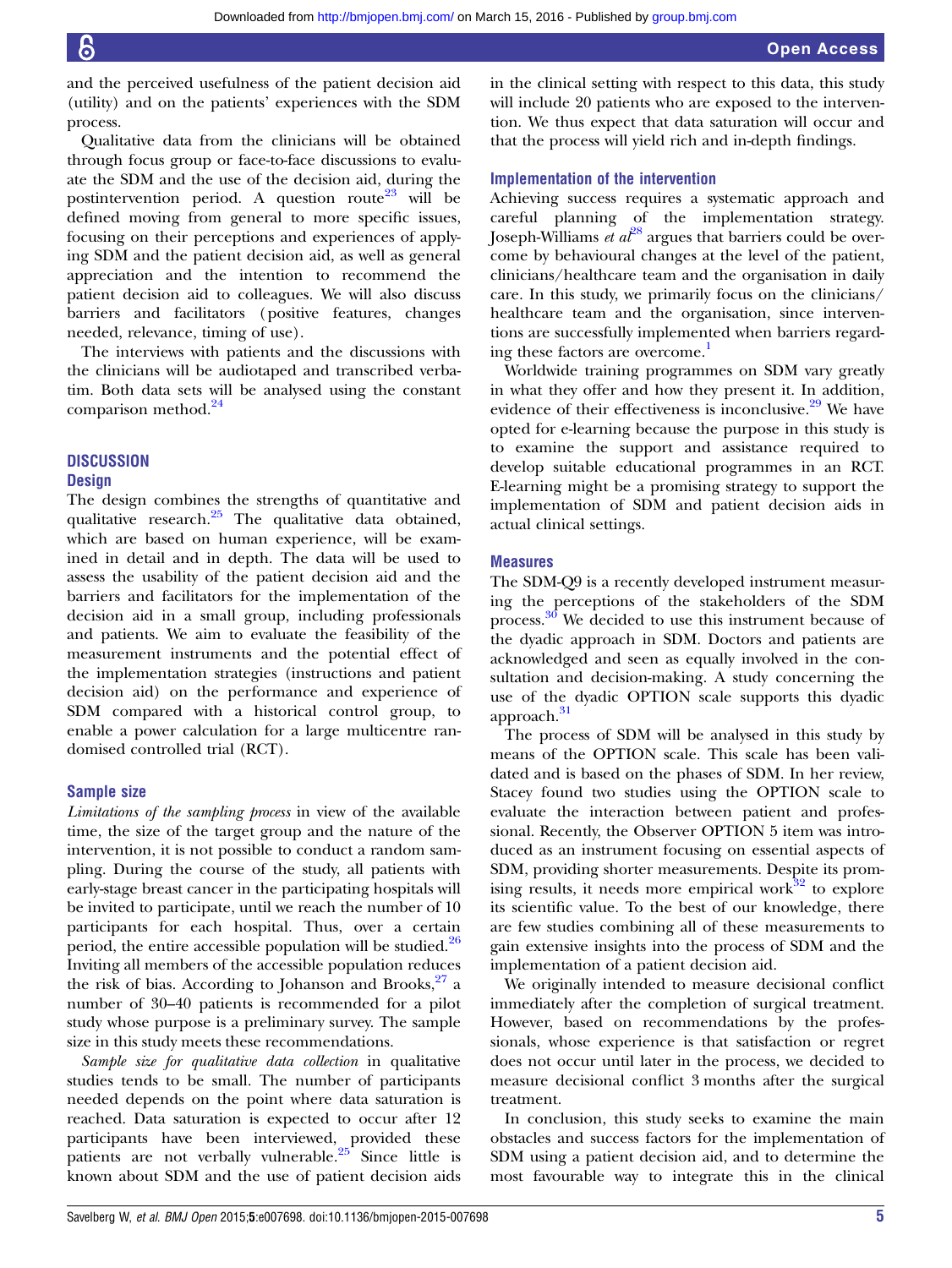<span id="page-5-0"></span>pathway. In addition, we will investigate the impact of this implementation on several outcome variables. These will be used as a basis to design a multifaceted complex implementation strategy, with the intention of testing the implementation of SDM and a patient decision aid in a multicentre cluster RCT.

## Author affiliations

### <sup>1</sup>Oncology Center, Maastricht University Medical Center, Maastricht, The **Netherlands**

<sup>2</sup>Zuyd University of Applied Sciences, Heerlen, The Netherlands

<sup>3</sup>Department of Radiotherapy, Maastricht University Medical Center,

Maastricht, The Netherlands

4 Department of Family Medicine, Maastricht University, Maastricht, The **Netherlands** 

<sup>5</sup>School for Public Health and Primary Care (CAPHRI), Maastricht University, Maastricht, The Netherlands

Contributors WS, AM and TvdW developed the study protocol. TvdW obtained research funding. WS, AM, TvdW, LB, MS and CH participated in the final design of the study and drafting/revising of this manuscript. All authors read and approved the final manuscript.

Funding This work was supported by Pink Ribbon, grant number 2012.PS23. C152. Pink Ribbon has approved the project proposal in which the method and design of the study was determined. The study protocol was in accordance with the project proposal.

Competing interests None.

#### Patient consent Obtained.

Ethics approval The study has been approved by the Maastricht University Medical Centre (MUMC) ethics committee.

Provenance and peer review Not commissioned; peer-reviewed for ethical and funding approval prior to submission.

Data sharing statement There are no additional unpublished data.

Open Access This is an Open Access article distributed in accordance with the Creative Commons Attribution Non Commercial (CC BY-NC 4.0) license, which permits others to distribute, remix, adapt, build upon this work noncommercially, and license their derivative works on different terms, provided the original work is properly cited and the use is non-commercial. See: [http://](http://creativecommons.org/licenses/by-nc/4.0/) [creativecommons.org/licenses/by-nc/4.0/](http://creativecommons.org/licenses/by-nc/4.0/)

#### **REFERENCES**

- 1. Baker R, Camosso-Stefinovic J, Gillies C, et al. Tailored interventions to overcome identified barriers to change: effects on professional practice and health care outcomes. [Cochrane Database](http://dx.doi.org/10.1002/14651858.CD005470.pub2) [Syst Rev](http://dx.doi.org/10.1002/14651858.CD005470.pub2) 2010;(3):CD005470.
- 2. Fisher B, Anderson S, Bryant J, et al. Twenty-year follow-up of a randomized trial comparing total mastectomy, lumpectomy, and lumpectomy plus irradiation for the treatment of invasive breast cancer. [N Engl J Med](http://dx.doi.org/10.1056/NEJMoa022152) 2002;347:1233-41.
- 3. Obeidat R, Finnell DS, Lally RM. Decision aids for surgical treatment of early stage breast cancer: a narrative review of the literature. [Patient Educ Couns](http://dx.doi.org/10.1016/j.pec.2011.03.019) 2011;85:e311–21.
- 4. Stacey D, Bennett CL, Barry MJ, et al. Decision aids for people facing health treatment or screening decisions. [Cochrane Database](http://dx.doi.org/10.1002/14651858.CD001431.pub3) [Syst Rev](http://dx.doi.org/10.1002/14651858.CD001431.pub3) 2011;(10):CD001431.
- 5. Livaudais JC, Franco R, Fei K, et al. Breast cancer treatment decision-making: are we asking too much of patients? [J Gen Intern](http://dx.doi.org/10.1007/s11606-012-2274-3) [Med](http://dx.doi.org/10.1007/s11606-012-2274-3) 2013:28:630-6.
- 6. Belkora JK, Loth MK, Volz S, et al. Implementing decision and communication aids to facilitate patient-centered care in breast cancer: a case study. [Patient Educ Couns](http://dx.doi.org/10.1016/j.pec.2009.09.012) 2009;77:360-8.
- 7. Elwyn G, Frosch D, Thomson R, et al. Shared decision making: a model for clinical practice. [J Gen Intern Med](http://dx.doi.org/10.1007/s11606-012-2077-6) 2012;27:1361-7.
- Fowler FJ Jr, Levin CA, Sepucha KR. Informing and involving patients to improve the quality of medical decisions. [Health Aff](http://dx.doi.org/10.1377/hlthaff.2011.0003) [\(Millwood\)](http://dx.doi.org/10.1377/hlthaff.2011.0003) 2011;30:699–706.
- 9. Stacey D, Kryworuchko J, Bennett C, et al. Decision coaching to prepare patients for making health decisions: a systematic review of decision coaching in trials of patient decision AIDS. [Med Decis](http://dx.doi.org/10.1177/0272989X12443311) [Making](http://dx.doi.org/10.1177/0272989X12443311) 2012;32:E22–33.
- 10. Belkora JK, Volz S, Teng AE, et al. Impact of decision aids in a sustained implementation at a breast care center. [Patient Educ](http://dx.doi.org/10.1016/j.pec.2011.05.011) [Couns](http://dx.doi.org/10.1016/j.pec.2011.05.011) 2012;86:195–204.
- 11. Waljee JF, Rogers MA, Alderman AK. Decision aids and breast cancer: do they influence choice for surgery and knowledge of treatment options? [J Clin Oncol](http://dx.doi.org/10.1200/JCO.2006.08.5472) 2007;25:1067-73.
- 12. Belkora JK, Teng A, Volz S, et al. Expanding the reach of decision and communication aids in a breast care center: a quality improvement study. [Patient Educ Couns](http://dx.doi.org/10.1016/j.pec.2010.07.003) 2011;83:234-9.
- 13. Pass M, Belkora J, Moore D, et al. Patient and observer ratings of physician shared decision making behaviors in breast cancer consultations. [Patient Educ Couns](http://dx.doi.org/10.1016/j.pec.2012.01.008) 2012:88:93-9.
- 14. Lloyd A, Joseph-Williams N, Edwards A, et al. Patchy 'coherence': using normalization process theory to evaluate a multi-faceted shared decision making implementation program (MAGIC). [Implement Sci](http://dx.doi.org/10.1186/1748-5908-8-102) 2013;8:102.
- 15. Grol R, Wensing M, Eccles M, et al. Improving patient care: the implementation of change in health care. Wiley, 2013.
- 16. Elwyn G, Laitner S, Coulter A, et al. Implementing shared decision making in the NHS. **[BMJ](http://dx.doi.org/10.1136/bmj.c5146)** 2010;341:c5146.
- 17. Fagerline A, Pignone M, Abhyankar P, et al. Clarifying values: an updated review. *[BMC Med Inform Decis Mak](http://dx.doi.org/10.1186/1472-6947-13-S2-S8)* 2013;13(Suppl 2):S8.
- 18. Sawka CA, Goel V, Mahut CA, et al. Development of a patient decision aid for choice of surgical treatment for breast cancer. [Health Expect](http://dx.doi.org/10.1046/j.1369-6513.1998.00003.x) 1998;1:23–36.
- 19. Stalmeier PF, Roosmalen MS, Verhoef LC, et al. The decision evaluation scales. [Patient Educ Couns](http://dx.doi.org/10.1016/j.pec.2004.07.010) 2005;57:286-93.
- 20. Kriston L, Scholl I, Hölzel L, et al. The 9-item Shared Decision Making Questionnaire (SDM-Q-9). Development and psychometric properties in a primary care sample. [Patient Educ Couns](http://dx.doi.org/10.1016/j.pec.2009.09.034) 2010;80:94–9.
- 21. Elwyn G, Edwards A, Wensing M, et al. Shared decision making: developing the OPTION scale for measuring patient involvement. [Qual Saf Health Care](http://dx.doi.org/10.1136/qhc.12.2.93) 2003;12:93-9.
- 22. Kvale S, Brinkmann S. Interviews. Learning the craft of qualitative research interviewing. London: Sage, 2009.
- 23. Krueger R, Casey M. Focus groups. A practical guide for applied research. 4th edn. Thousand Oaks, CA: Sage.
- 24. Corbin J, Strauss A. Basics of qualitative research. 3rd edn. Thousand Oaks, CA: Sage, 2006.
- 25. O'Connor A, Llewellyn-Thomas H, Stacey D. IPDAS Collaboration Background Document. 2005.
- 26. Polit D, Beck C. Nursing reasearch; generating and assessing evidence for nursing practice. 9th edn. Wolters kluwer Health, 2012.
- 27. Johanson GA, Brooks GP. Initial scale development: sample size for pilot studies. [Educ Psychol Measures](http://dx.doi.org/10.1177/0013164409355692) 2010;70:394-400.
- 28. Joseph-Williams NG, Elwyn G, Edwards A. Knowledge is not power for patients: a systematic review and thematic synthesis of patient-reported barriers and facilitators to shared decision making. [Patient Educ Couns](http://dx.doi.org/10.1016/j.pec.2013.10.031) 2013;94:291–309.
- 29. Legare F, Politi MC, Drolet R, et al. Training health professionals in shared decision-making: an international environmental scan. [Patient Educ Couns](http://dx.doi.org/10.1016/j.pec.2012.01.002) 2012;88:159-69.
- 30. Scholl I, Kriston L, Dirmaier J, et al. Comparing the nine-item shared decision-making questionnaire to the OPTION Scale—an attempt to establish convergent validity. [Health Expect](http://dx.doi.org/10.1111/hex.12022) 2015;18:137-50.
- Melbourne E, Roberts S, Durand MA, et al. Dyadic OPTION: measuring perceptions of shared decision-making in practice. [Patient Educ Couns](http://dx.doi.org/10.1016/j.pec.2010.04.019) 2011;83:55-7.
- 32. Elwyn G, Lloyd A, Joseph-Williams N, et al. Option grids: shared decision making made easier. [Patient Educ Couns](http://dx.doi.org/10.1016/j.pec.2012.06.036) 2013;90:207–12.